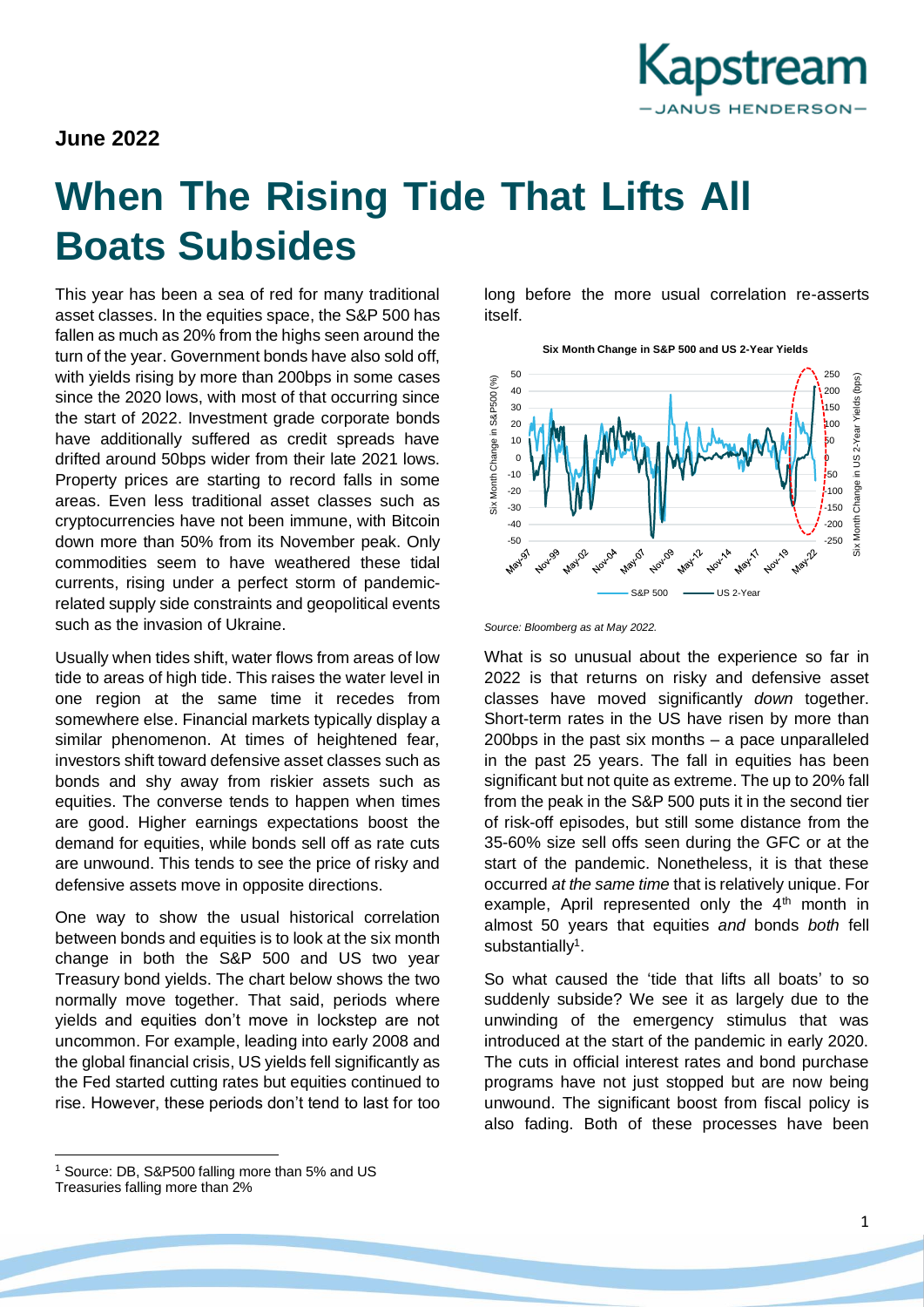

## **June 2022**

hastened as labour markets have recovered much more quickly than seen in previous recessions. This has resulted in the higher and non-transitory inflation becoming the dominant concern. The significant expansion of the amount of money in the system, due to cheap borrowing costs and central bank bond purchases (which had boosted asset prices) is now starting to flow out of the system. The tide is drifting out, and just as it did on the way in, it's impacting the price of many asset classes simultaneously.

#### **Implications for investors**

Asset allocation based on the usual historical negative correlations between risky and defensive assets have unsurprisingly performed poorly. Risk parity style approaches to portfolio construction, such as the 60/40 split between equities and bonds, have seen marked declines into the double digits in many cases. It's perhaps not surprising that when an unusual and temporary positive correlation between risky and defensive asset returns resulted in both sleeves of 'balanced' portfolios going *up* in value, investors did not pay the same attention as today, where positive correlation has driven both sides of the portfolio down.

The fixed income space is no exception, with traditional benchmark-aware funds not faring well. The Bloomberg AusBond Composite Index lost a further -1.49% in April and is now down more than 7% calendar-year-to-date. These are enormous declines that are normally seen in the equity sleeve of portfolios, again, at a time when equities themselves have been falling.

Such large declines are a result of these fixed income portfolios being based on a benchmark that is dictated merely by the amount of bonds on issue. There is no efficiency or capital preservation underpinnings in the construction of these benchmarks. For example, as the Australian Government has issued more debt and extended maturity dates out to around 30 years, the duration of the benchmark has increased from around 3.5 years in 2011 to be around 6 years late in 2021. This significantly increased the sensitivity of such portfolios to the inevitable interest rate tightening cycle that is now underway. It is effectively impossible for active decision-making within these funds to offset the large declines in the benchmark when bond yields rise as quickly as they have recently.

Absolute return fixed income portfolios tend to have a larger exposure to corporate bonds rather than government bonds, largely on efficiency grounds. Such funds can also have a modest exposure to interest rates as a hedge. However, even here some common combinations would not have fared well so far in 2022. For example, a portfolio with an exposure to shorter-dated investment grade corporate bonds of around three years spread duration, when combined with one year of interest rate duration, still would have lost close to 200bps so far this year. Any product design based on a philosophy of simply picking up the higher returns from lower quality or longer duration corporate bonds than used in this example would have fared much worse.

In this context, a period such as that we have been through highlights just how important the benefits of an all-weather product design focused on absolute not relative return and active management can be. Whilst we acknowledge that *any* negative returns are never good for investors and look to avoid these whenever possible, we believe that the return enhancement and capital preservation components of our approach has limited the extent of losses during this highly unusual period. The chart below shows how this has played out for investors in an approach like Kapstream's relative to more benchmark aware products.



*Source: Kapstream, Bloomberg as at March 2022. Kapstream Absolute Return Income Fund (KARIF) returns are gross of fees and should not be relied upon as an indicator of future performance.*